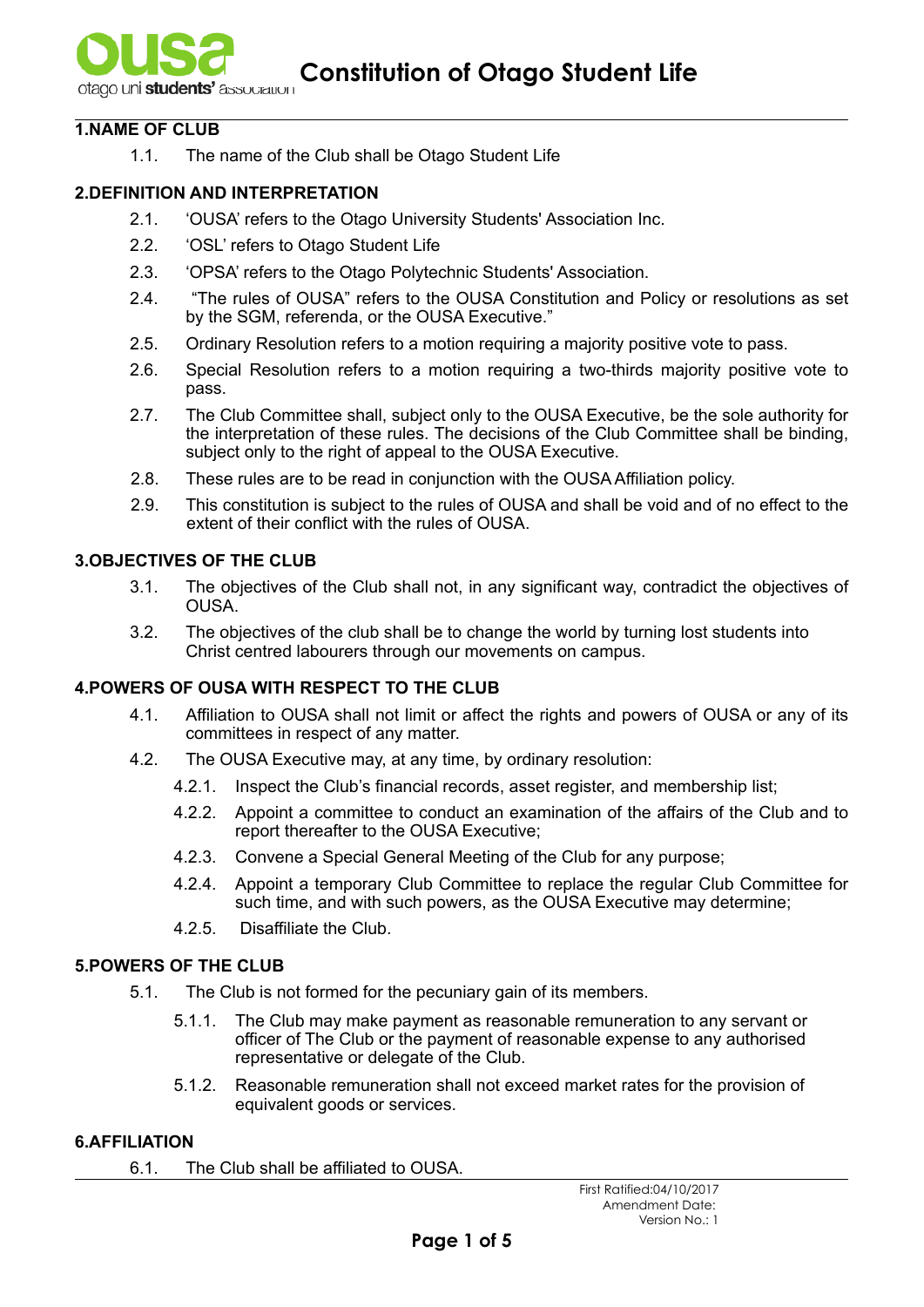

**Constitution of Otago Student Life** 

- 6.2. The Club and its members present and future shall be bound by the rules of OUSA, and every such Club and all such members shall be so bound in all respects. Where the OUSA constitution is not expressly mentioned in the constitution of the Club, the provisions of the OUSA constitution shall be read into the document.
- 6.3. The Club's affiliation to OUSA shall automatically lapse if The Club fails or ceases to comply with the OUSA Affiliation Policy or Section 18 of the OUSA Constitution and Rules.
- 6.4. The Club shall not become affiliated to or in any way connected with any other organisation without the consent of the OUSA Executive.
	- 6.4.1. Any affiliation to any other body entered into without the OUSA Executive's consent shall be null and void.

### **7.LIABILITIES INCURRED BY THE CLUB**

- 7.1. The Club shall not enter into any loan agreement of a value greater than NZ\$1000 without approval by ordinary resolution of the OUSA Executive.
- 7.2. OUSA shall not be responsible for any liabilities or debts incurred by the Club.

#### **8.MEMBERSHIP**

- 8.1. The Club shall, in normal circumstances, have no less than 75% of total membership comprised of OUSA/OPSA members.
- 8.2. The Club shall in normal circumstances have no less than ten members.
- 8.3. Membership of the Club shall be open to all members of OUSA/OPSA.
- 8.4. Membership can be restricted to a subsection of OUSA/OPSA members provided that the restrictions do not contravene the laws of New Zealand.
- 8.5. Persons shall become members of the Club when an application for membership is given in writing to the Club Committee and accompanied with the annual subscription fee (if applicable).
- 8.6. The Club shall only levy upon its members such fees or subscriptions as have been ratified by the AGM of the Club.
- 8.7. Any member of the Club who does not pay any required subscription within one calendar month of joining shall not be permitted to exercise the privileges of membership until the subscription is paid.
- 8.8. Membership shall be deemed to continue until a formal resignation is received by the Club Committee or by the end of the calendar year.
- 8.9. A club member may not be suspended or expelled unless the committee resolves to do so by special resolution.
	- 8.9.1. The suspended member will be relieved of any powers and responsibilities and is not permitted to attend club activities.
	- 8.9.2. A special general meeting must be called within three months to expel the member or the suspension lapses.
- 8.10. The following procedure must be used to expel a club member:
	- 8.10.1. Written notice of any meeting regarding the expulsion and of the basic allegations and charges against the member must be received in person 30 days prior to the meeting taking place.
	- 8.10.2. That a special general meeting is called which the member to be expelled may attend in person, or submit in written form, grounds for his or her defence.
	- 8.10.3. The motion to expel a club member must be passed by special resolution.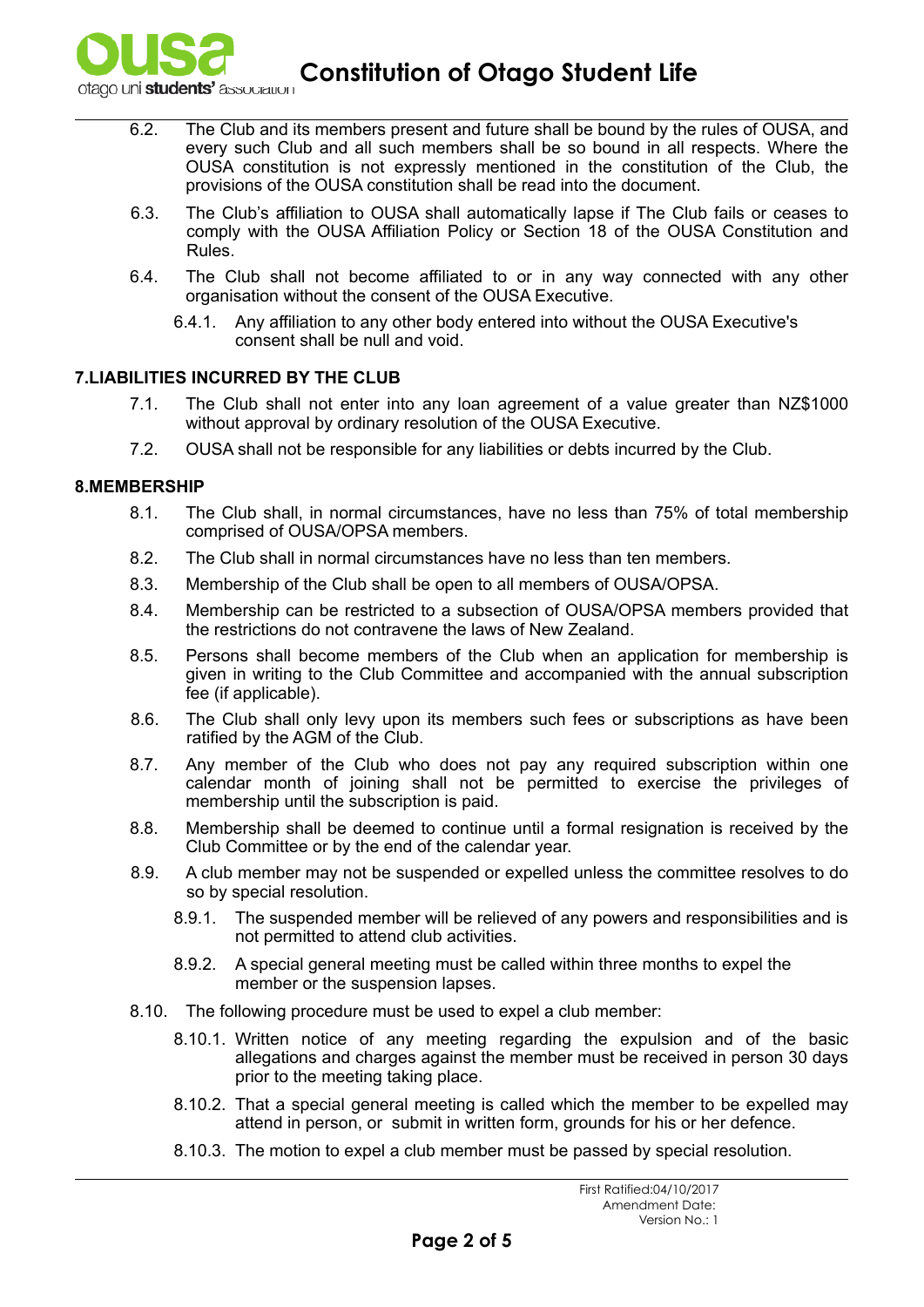

**Constitution of Otago Student Life and Student Life** 

- 8.10.4. That the member is informed in writing of the decision of the meeting and the length of his or her expulsion.
- 8.11. Where a member of the Club is expelled, that member shall have the right of appeal to the OUSA Executive.

## **9.ANNUAL GENERAL MEETING (AGM)**

- 9.1. The Annual General Meeting (AGM) of the Club shall be held during the month of October at such time and place as the Club Committee shall decide.
- 9.2. The AGM shall be held for the following purposes:
	- 9.2.1. To receive, from the Club Committee, a report of the proceedings of the previous year and a statement of the Club accounts;
	- 9.2.2. To elect the officers of the Club Committee for the following year;
	- 9.2.3. To conduct any general business.
- 9.3. The President, or in their absence any member appointed by the meeting, shall be chair of the meeting.
- 9.4. Every motion shall be moved by one Club member and seconded by another.
- 9.5. Every member present shall be entitled to one vote,
	- 9.5.1. In the case of an equality of votes the Chair shall have a second or casting vote.
- 9.6. The quorum shall be 20 per cent of the Club's total members or 6 members, whichever is greater.
- 9.7. At least 14 days notice of the AGM shall be given to all members, by posting a notice on the OUSA notice board and/or the OSL Facebook group and/or the Club chat within messenger.
	- 9.7.1. The notice shall include an agenda of business to be conducted at the AGM.

# **10.SPECIAL GENERAL MEETINGS AND NO CONFIDENCE VOTES**

- 10.1. The Club Committee on their own behalf or on the signed request of a quorum of members may at any time call a Special General Meeting.
	- 10.1.1. If the Club Committee does not call a meeting within 14 days of receiving such a request, the requestors may themselves call a Special General Meeting.
	- 10.1.2. Notice of a Special General Meeting shall be given in the manner described above for an AGM.
- 10.2. The conduct, voting procedures and quorum of a Special General Meeting shall be the same as those prescribed for the AGM.
- 10.3. At any Special General Meeting a motion of no confidence in the Club Committee, or any member thereof, may be passed by special resolution provided that 14 days notice of such intention has been given.
	- 10.3.1. On the passing of such motion, the Committee member shall be deemed to have resigned and the meeting shall then have the power to, and may proceed to, elect a new Committee member to the vacant position (s).
	- 10.3.2. Such new member shall hold office until the next AGM.

### **11.CLUB OFFICERS AND THEIR ELECTION**

11.1. The management and control of the Club shall be deputed to the officers of the club who represent the Committee of the Club.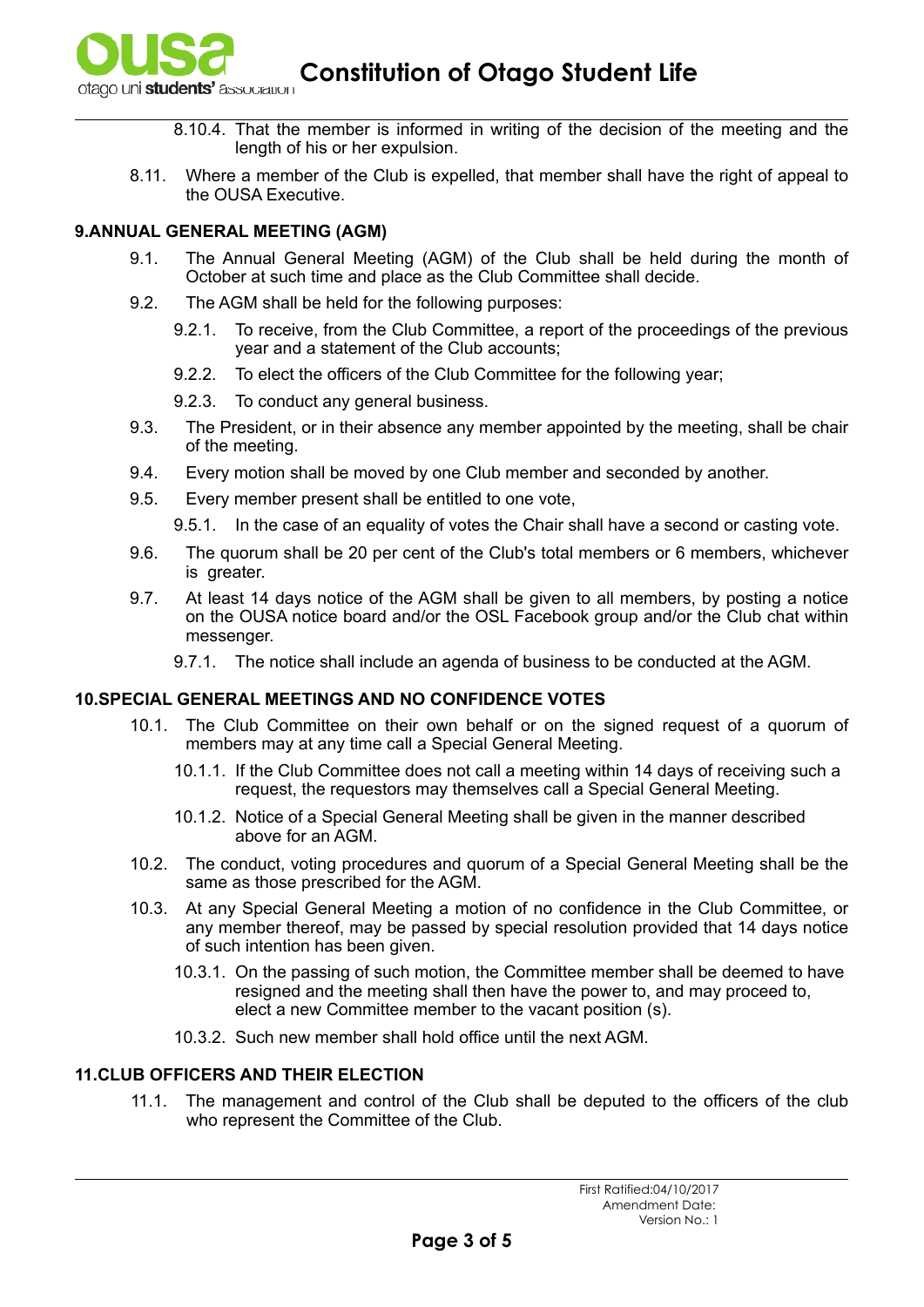

**Constitution of Otago Student Life** 

- 11.2. The Committee of the Club shall consist of a maximum of  $(6)$  people, minimum of  $(3)$ being President, Administrator, Treasurer and Social Events Coordinator/s all of whom shall be elected at the Annual General Meeting.
- 11.3. Every candidate for office shall be nominated at the meeting by one member of the Club and seconded by another.
- 11.4. Every member present at the meeting shall be entitled to one vote.
- 11.5. In the event of two or more candidates receiving an equal number of votes, the chair of the meeting shall have a second or casting vote.
- 11.6. The Club Officers shall hold office for one year following their appointment or until an officer resigns.
	- 11.6.1. Such resignation shall be effective immediately upon receipt in writing by the committee.
	- 11.6.2. If a vacancy on the Club Committee occurs during the year, providing that a quorum remains, the Club Committee may appoint any member to fill such a vacancy, unless it has occured due to a no confidence vote.
	- 11.6.3. If a vacancy occurs due to a no confidence vote then section 10 of this constitution applies.

### **12.THE CLUB COMMITTEE**

- 12.1. The Club Committee shall have full power at its meetings to deal with all matters relating to the objectives of the Club.
	- 12.1.1. Any matters relating to the interpretation of these rules;
	- 12.1.2. Except where power is vested in the Club at a general meeting.
- 12.2. All decisions shall be valid and binding on the members, only so far as they do not conflict with these rules, the rules of OUSA, or decisions of the OUSA Executive.
- 12.3. The Club Committee shall meet at such times as it deems fit.
- 12.4. The President, or in their absence, any member appointed by the Club Committee, shall, in the case of an equality of votes, have a second or casting vote at all Club Committee meetings.
- 12.5. The quorum for Club Committee meetings shall be at least 50% of the Club Committee members.
- 12.6. One member of the Club Committee shall be elected to represent the Club on the OUSA Affiliated Clubs Council.

### **13.FINANCE, PROPERTY AND RECORDS OF THE CLUB**

- 13.1. The funds of the Club shall be in the control of the Club Committee, which will depute the Treasurer to manage them.
- 13.2. The Treasurer shall also:
	- 13.2.1. Keep a true record and account of all the receipts and payments of the Club including bank statements;
	- 13.2.2. Prepare the statement of accounts and balance sheet for the financial year;
	- 13.2.3. Keep the Club's asset register up to date.
- 13.3. The Secretary shall:
	- 13.3.1. Keep a true record and account of the proceedings and meetings of the Club and the Club Committee;
	- 13.3.2. Keep a correct and up to date membership list;